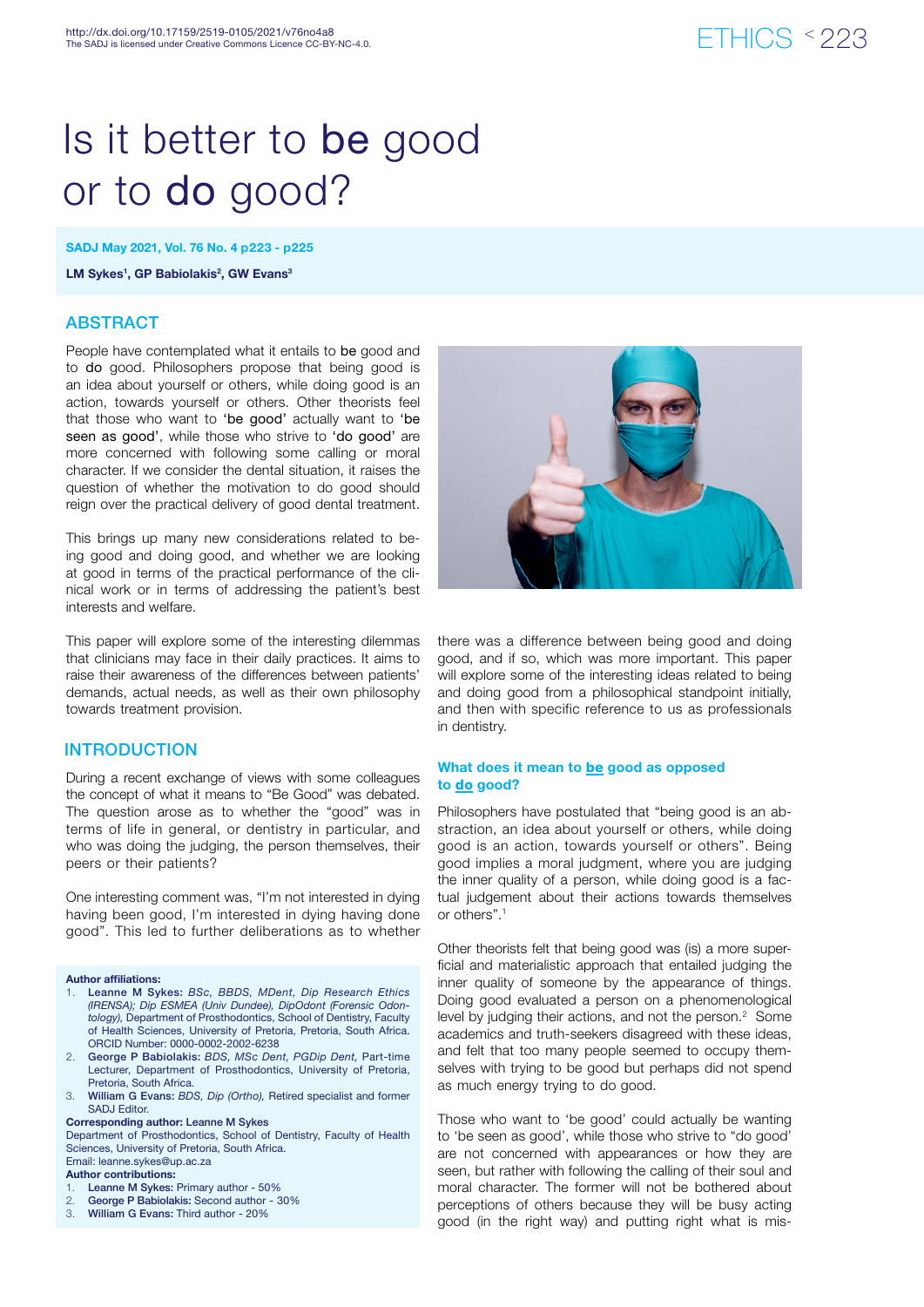placed or unbalanced. In so doing the will also be acting out of the meaning and not the pretext, especially as the appearance of things changes constantly.2

Plato proposed the idea of moral absolutism and relativism. He believes that there is a universal standard of morality that encompasses all moral and ethical principles, and in which all actions are either right or wrong. He argues that if this code is used as a criterion for judgment then individuals intentions, and beliefs, as well as intended or unintended consequences of their actions are irrelevant.<sup>3</sup> Other followers of this notion such as Kant add "Act only if you can, at the same time, will that it should become a universal law".<sup>4</sup>

When raising the question of "what is the good", Aristotle suggests that the ethics of this should not be a theoretical discipline, and stresses that we must not look for a list of items that are good. Such a list is easy to compile, and may include, for example, "that it is good to have friends, to experience pleasure, to be healthy, to be honoured, and to have certain virtues such as courage".5 According to him the difficult and controversial question arises when we ask whether certain of these goods are more desirable than others. His search for "the good" is actually a search for the "highest good", and he assumes that the highest good, has three characteristics: "it is desirable for itself, it is not desirable for the sake of some other good, and all other goods are desirable for its sake".5

He purports that no one tries to live well for the sake of some further goal, but rather that "being happy is the highest end, and all subordinate goal - health, wealth, and other such resources - are sought because they promote well-being".<sup>5</sup> He further asks what the "function, task, or work of a human being is", and suggests that it consists in "activity of the rational part of the soul in accordance with virtue, and encompasses both the psychological and biological works".<sup>5</sup> The soul has "distinct capacities which include the nutritive soul, responsible for growth and reproduction, the locomotive soul for motion, the perceptive soul for perception, and so on".3

In addition, he states that "human beings are the only species that have not only these lower capacities but a rational soul as well, and what sets them apart from other species, is their capacity to guide themselves using reason".5 Aristotle also writes that if reason is used well, then humans will live well and be happy.<sup>5</sup> But in order to do anything well they also need to possess virtue or excellence, and only involve themselves in activities that are in accordance with these qualities.<sup>5</sup> He cautions that its not enough to just exist in a certain state or condition of virtuosity, but that living well consists also of actually doing something good and righteous.<sup>5</sup> He proposes that in order to be fully happy one must possess others goods as well, such as "friends, wealth, and power".5 And one's happiness is endangered if one is "severely lacking in certain of these advantages"3 (inverted commas for quoted text).

Other philosophers questioned him on this by asking if one's ultimate aim is to be virtuous, then why should it make any difference to one's happiness if they have

or lack these other types of good? His only response was that their virtuous activity would be diminished or defective by their lack, and believed "someone who is friendless, childless, powerless, weak, and ugly will not find many opportunities for virtuous activities over a long period of time, and the little they accomplish won't be of great merit".<sup>5</sup> However he cautioned [iii] that while living well did rely to some extent of good fortune, the highest good, and most virtuous activity, does not come by chance, and each person themselves must take shared responsibility for acquiring and exercising their virtues.5 These twelve virtues are: Courage, Liberality, Magnificence, Magnanimity, Ambition, Patience, Friendliness, Truthfulness, Wit, Modesty and Justice. 6

Current literature is replete with affirmations and phrases about being good and doing good such as "Those who do good are designed or disposed, sometimes impracticably and too zealously, toward bettering the conditions under which others live". "Life's most urgent question is 'What are you doing for others?'"; "Well done is better than well said."; "What you do makes a difference. And you have to decide what kind of difference you want to make"; and "Every man is guilty of all the good he didn't do".1

Perhaps we also need to investigate the motivation or intention behind doing good. Is it to make yourself feel better or more inwardly proud? To show others how good your work is? To develop a good reputation and standing amongst your peers? To be popular? To earn good money? To get thanks and applause? Or to truly help and serve patients well? Ultimately it all revolves around intent as Aristotle explains "Eudaimonia is the highest human good, and the only human good that is desirable for its own sake (as an end in itself) rather than for the sake of something else (as a means toward some other end)".<sup>5</sup>

#### What does it entail to be good and to do good in the dental profession, and is there a difference?

Aristotle proposes that the object of every deliberate activity or pursuit is the attainment of some good. In other words "The good is that at which all things aim".<sup>5</sup> However, this concept is too broad to fit the different circumstances that may be encountered in the dental profession, as there are times when it will be the actual activity under scrutiny, whilst in other situations it will be the end product.

It could be argued that the "aim to do good" should be intrinsically superior to the activity or the final outcome. If we then transpose this notion to the clinical situation, it raises the question of whether the motivation to do good should reign over the practical delivery of good dentistry. That brings up a new consideration of the difference between "Being good" and "doing good".

A clinician may "be good" in terms of being knowledgeable, practically skilled, dextrous, well-read, experienced, and practically proficient in terms of patient management. One would expect that they would thus also carry out good work, but does that automatically mean that they are also "doing good"? Let us consider a case in which